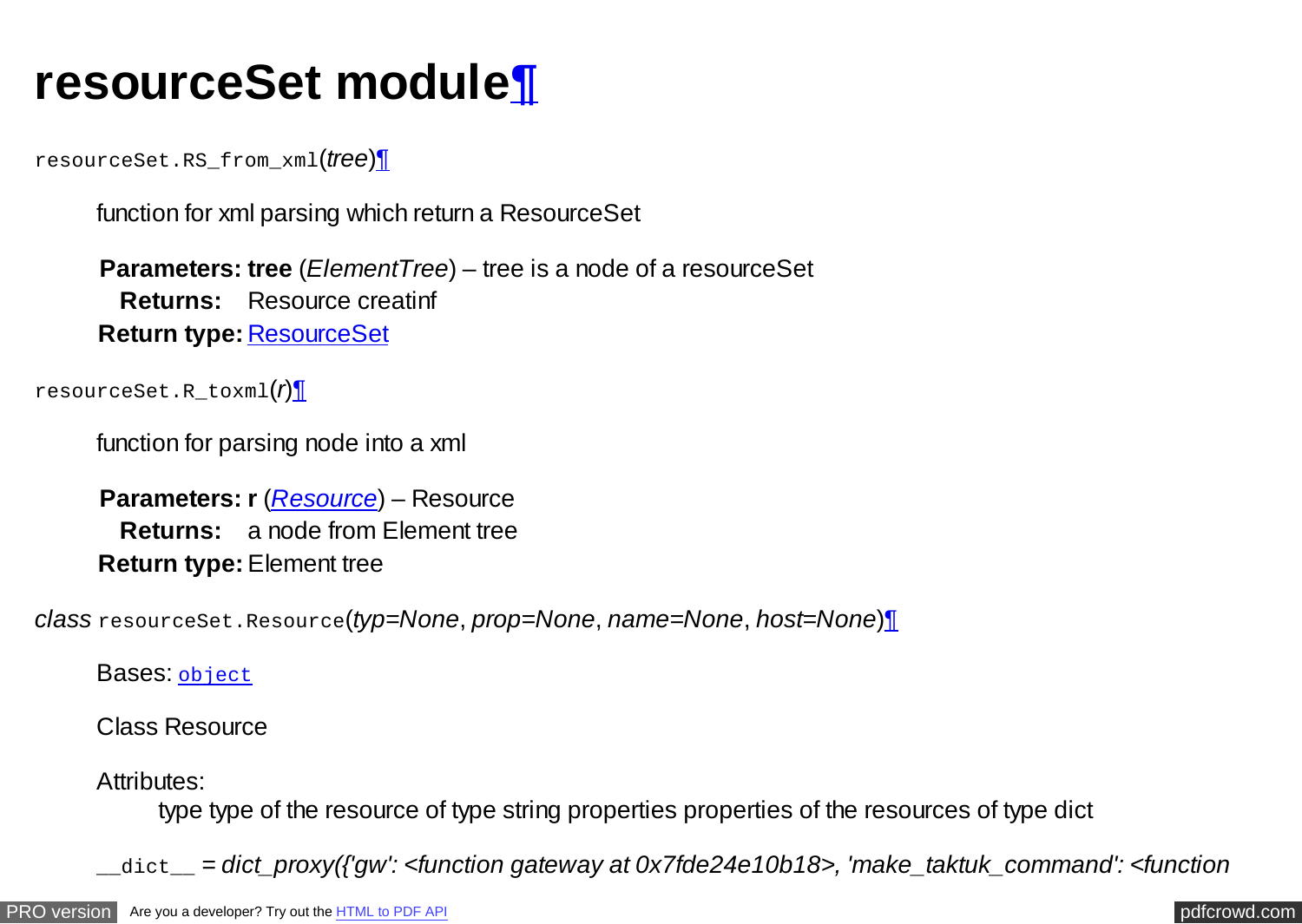*make\_taktuk\_command at 0x7fde24e10c80>, '\_\_module\_\_': 'resourceSet', '\_\_str\_\_': <function \_\_str\_\_ at 0x7fde24e10758>, 'corresponds': <function corresponds at 0x7fde24e10938>, 'name\_equal': <function name\_equal at 0x7fde24e107d0>, 'job': <function job at 0x7fde24e10c08>, 'gw\_ssh\_user': <function gw\_ssh\_user at 0x7fde24e108c0>, 'gateway\_equal': <function gateway\_equal at 0x7fde24e10b90>, '\_\_dict\_\_': <attribute '\_\_dict\_\_' of 'Resource' objects>, 'copy': <function copy at 0x7fde24e109b0>, '\_\_eq\_\_': <function \_\_eq\_\_ at 0x7fde24e10a28>, 'gateway': <function gateway at 0x7fde24e10b18>, '\_\_init\_\_': <function \_\_init\_\_ at 0x7fde24e93c80>, 'name': <function name at 0x7fde24eae050>, '\_\_weakref\_\_': <attribute '\_\_weakref\_\_' of 'Resource' objects>, 'host': <function host at 0x7fde24e10cf8>, 'ssh\_user': <function ssh\_user at 0x7fde24e10848>, 'eql': <function eql at 0x7fde24e10aa0>, '\_\_doc\_\_': '\n Class Resource \n\n Attributes:\n type type of the resource of type string\n properties properties of the resources of type dict\n\n '})*[¶](#page-0-0)

\_\_eq\_\_(*res*)¶

Equality, Two Resource objects are equal if they have the same type and the same properties as well.

**Returns:** result of the test **Return type:** boolean

\_\_init\_\_(*typ=None*, *prop=None*, *name=None*, *host=None*)¶

Creates a new Resource Object.

#### **Parameters:**

- **typ** (*[string](https://docs.python.org/library/string.html#module-string)*) the type of the object could be "node" or "Resource set"
- **prop** (*[dict](https://docs.python.org/library/stdtypes.html#dict)*) object property
- **name** (*[string](https://docs.python.org/library/string.html#module-string)*) String name
- **host** (*execo.host*) Host to convert

## **Returns:**

Resource Object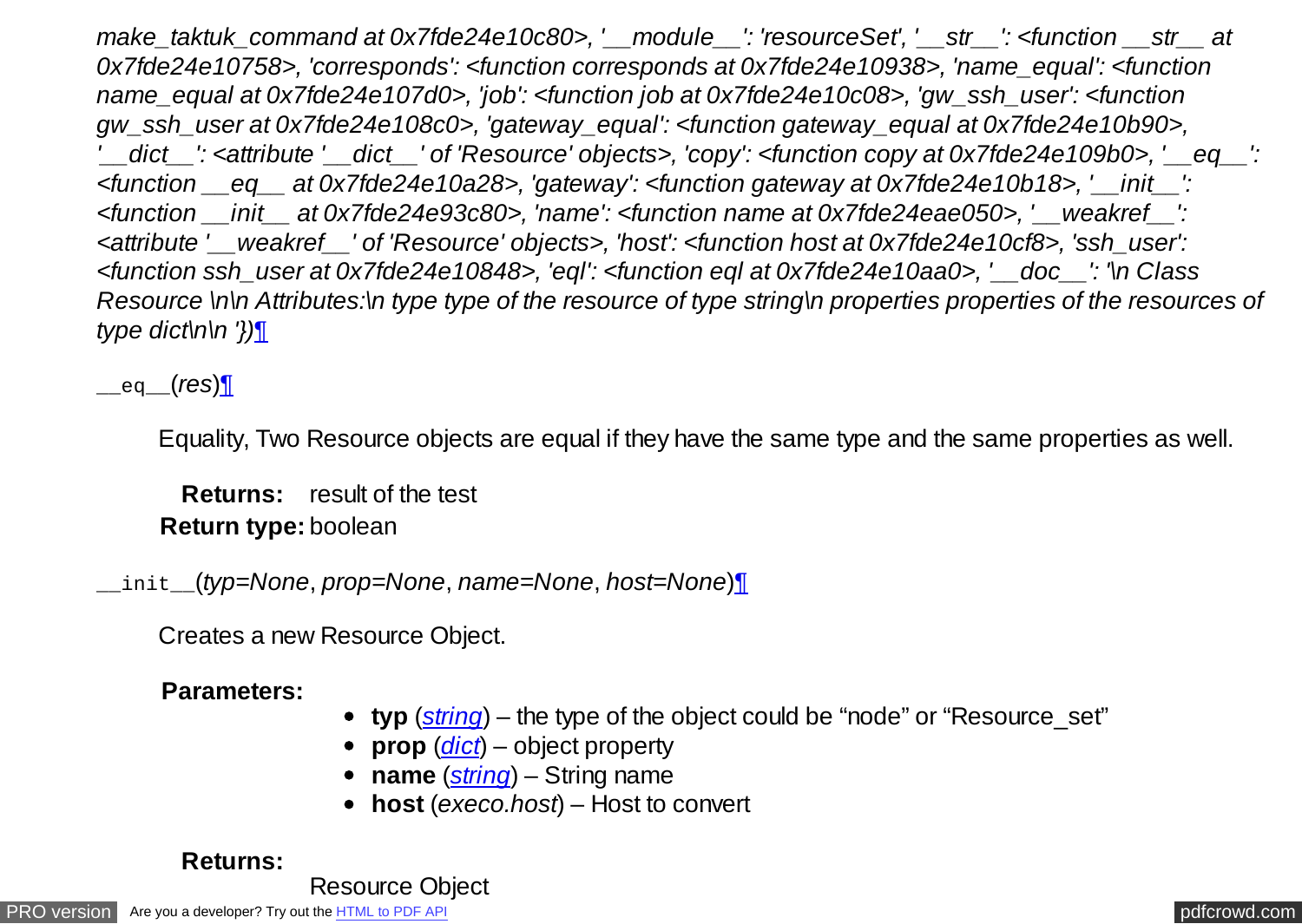#### **Return type: [Resource](#page-0-0)**

## **Example:**

>>> r = Resource("node",name="toto") <resourceSet.Resource object at .... >

\_\_module\_\_ *= 'resourceSet'*¶

## $_{\text{__str}}$ ()

Return the name of the resource.

**Returns:** the name of the resource **Return type: Str** 

call with str(obj)

## **Example:**

```
\gg str(r)
toto
```
 ${\sf \_}$ weakref ${\sf \_}$ 

list of weak references to the object (if defined)

## $\text{copy}()$

Creates a copy of the resource object.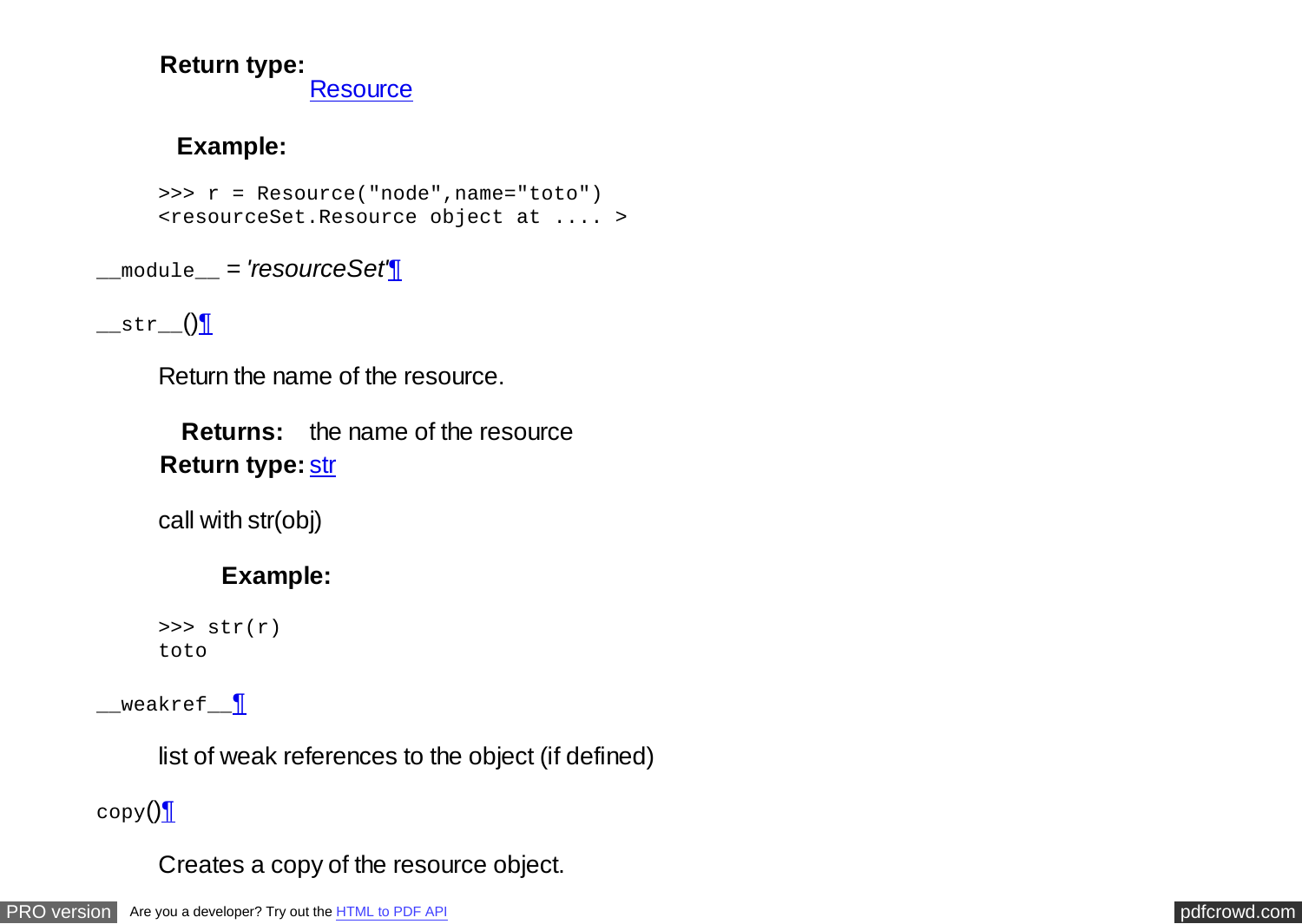**Returns:** copy of the resource **Return type:** Resource object

#### corresponds(*props*)¶

check if a resource corresponds to the props

Also test whenever a value of the properties are callable: test the callable value with key as an argument

**Parameters: prop** (*[dict](https://docs.python.org/library/stdtypes.html#dict)*) – object property **Returns:** True if the resource have the same properties than the parameters **Return type:** Bool

eql(*res*)¶

Equality, Two Resource objects are equal if they have the same type and the same properties as well.

**Returns:** true if self and other are the same object. **Return type:** boolean

gateway()¶

Returns the name of the gateway

**Returns:** Returns the name of the gateway **Return type:** [string](https://docs.python.org/library/string.html#module-string)

gateway\_equal(*host*)¶

set the getaway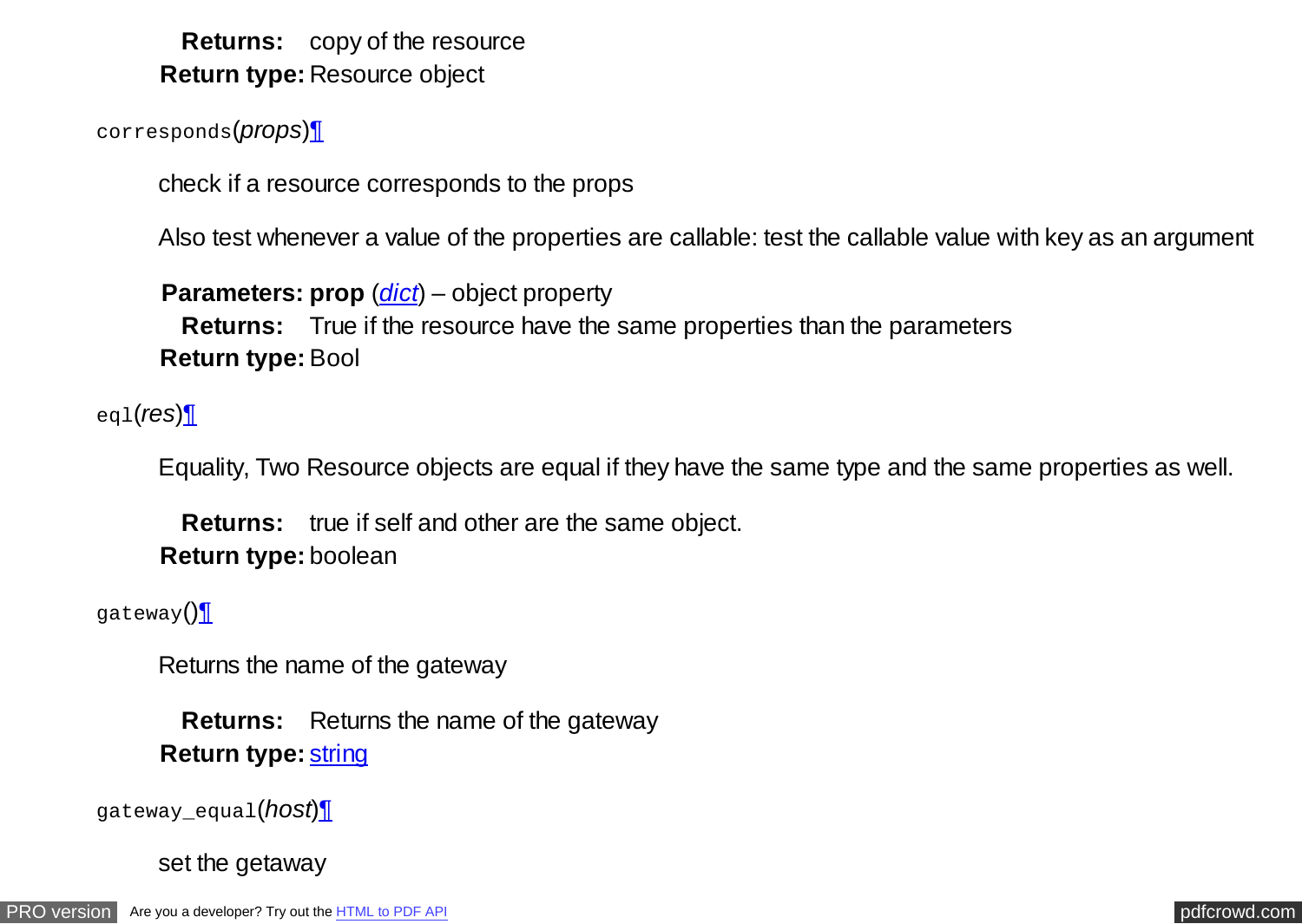## **Parameters: host** (*[string](https://docs.python.org/library/string.html#module-string)*) – host to be set

gw $()$ 

Returns the name of the gateway

**Returns:** Returns the name of the gateway **Return type: [string](https://docs.python.org/library/string.html#module-string)** 

gw\_ssh\_user()¶

Return propertie gw\_ssh\_user.

**Returns:** properties gw ssh user.

## host()¶

try to convert the ressource as an execo host use the properties : gateway, user, keyfile and port default gateway is localhost.

**Returns:** an execo Host **Return type:** execo.Host

 $j$ ob $()$ 

get the id of the resource

**Returns:** Returns id **Return type:** [int](https://docs.python.org/library/functions.html#int)

[PRO version](http://pdfcrowd.com/customize/) Are you a developer? Try out th[e HTML to PDF API](http://pdfcrowd.com/html-to-pdf-api/?ref=pdf) [pdfcrowd.com](http://pdfcrowd.com) make\_taktuk\_command(*cmd*)¶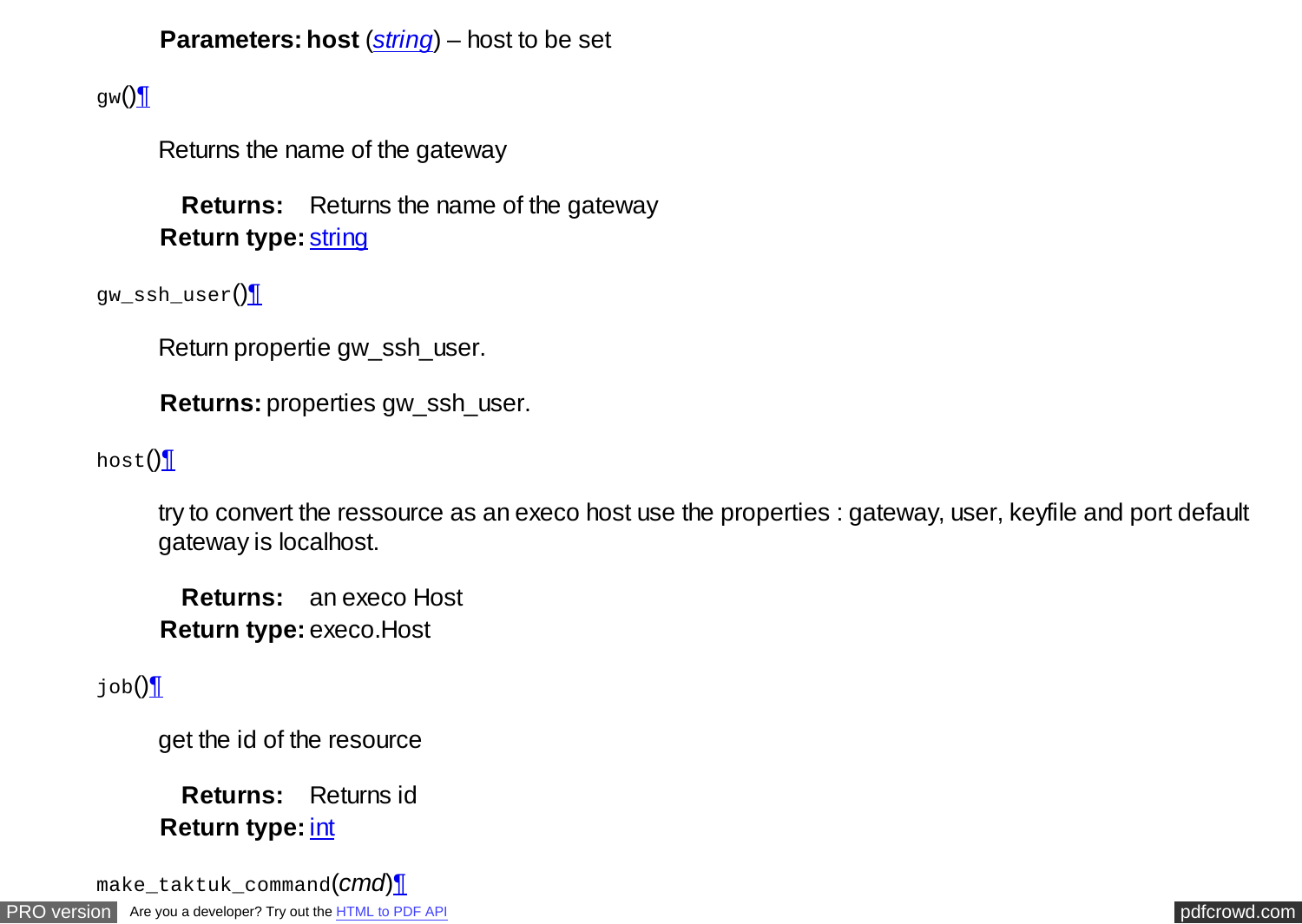<span id="page-5-0"></span>Use to make the list of machines for

**Returns:** the taktuk command **Return type: [string](https://docs.python.org/library/string.html#module-string)** 

name()¶

Return the name of the resource.

**Returns:** the name of the resource **Return type: [str](https://docs.python.org/library/functions.html#str)** 

name\_equal(*name*)¶

Sets the name of the resource.

**Parameters: name** (*[string](https://docs.python.org/library/string.html#module-string)*) – String name

ssh\_user()

Return propertie ssh\_user.

**Returns:** propertie ssh\_user.

*class* resourceSet.ResourceSet(*name=None*)¶

Bases: [resourceSet.Resource](#page-0-0)

Class ResourceSet heret from Resource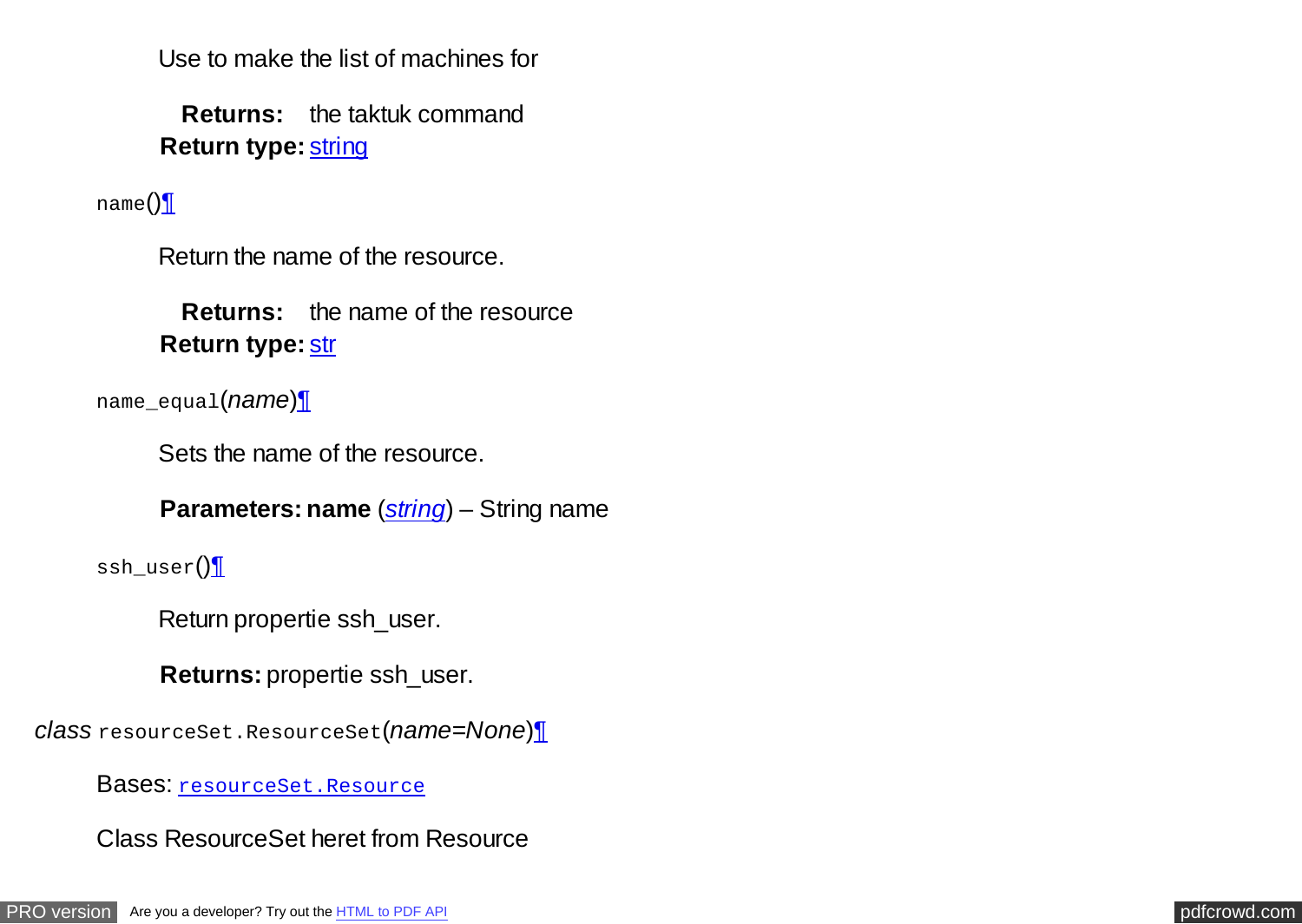Attributes:

type (inheret from Resource) type of the resource of type string properties (inheret from Resource) properties of the resources of type dict Resource list of the resources resrouces\_files

\_\_eq\_\_(*set*)¶

test if current set are equal with parameter

**Parameters: set** (*ResourceSet or Resource*) – **Returns:** result of the test **Return type:** boolean

**Note** 

can be called the python way with  $==$ 

\_\_getitem\_\_(*index*)¶

Returns a subset of the ResourceSet.

**Parameters: index** – [Range] Returns a subset specified by the range, [String] index Returns a subset which is belongs to the same cluster, [Integer] Returns just one resource.

**Returns:** a ResourceSet object

**Return [ResourceSet](#page-5-0)** 

**type:**

**Example:**

```
>>> all[range(1,6)] #extract resources from 1 to 5
>>> all["lyon"] #extract the resources form lyon cluster
>>> all[0] #return just one resource.
```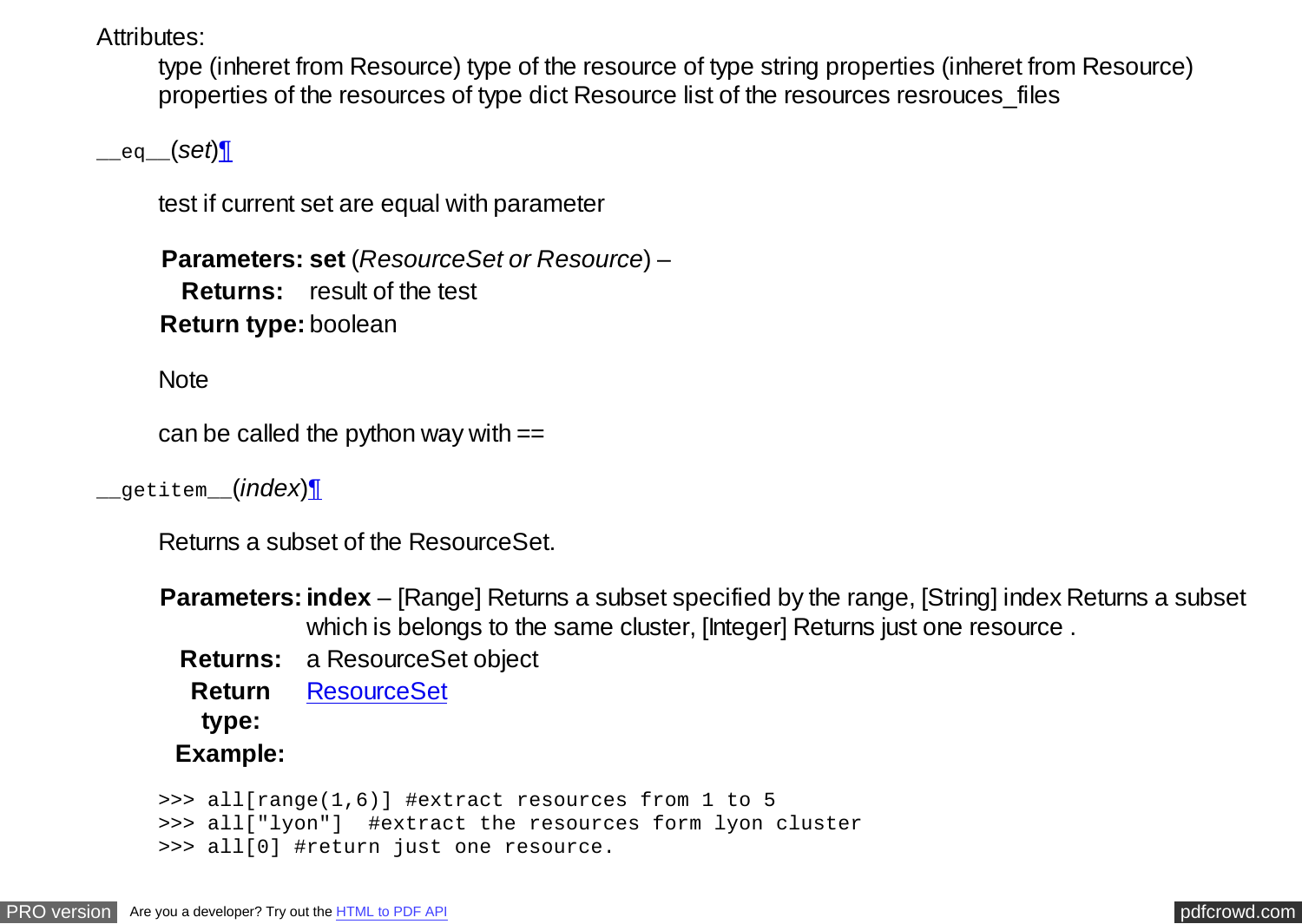<span id="page-7-0"></span>It can be used with a range(or int list) as a parameter or a string .

Warning

Raise StopIteration if call with a wrong parameter or looking for an inexistant resource.

\_\_init\_\_(*name=None*)¶

Creates a new ResourceSet Object.

**Parameters: name** (*[string](https://docs.python.org/library/string.html#module-string)*) – String name **Returns:** Resourceset Object **Return type:** [ResourceSet](#page-5-0) **Example:**

```
>>> r = ResourceSet("node",name="toto")
<resourceSet.ResourceSet object at .... >
```
 $\_len$   $()$ 

Returns the number of node in the ResourceSet

can be called the python way : len( resourceSet)

**Returns:** the number of resources **Return type:** Integer

\_\_module\_\_ *= 'resourceSet'*¶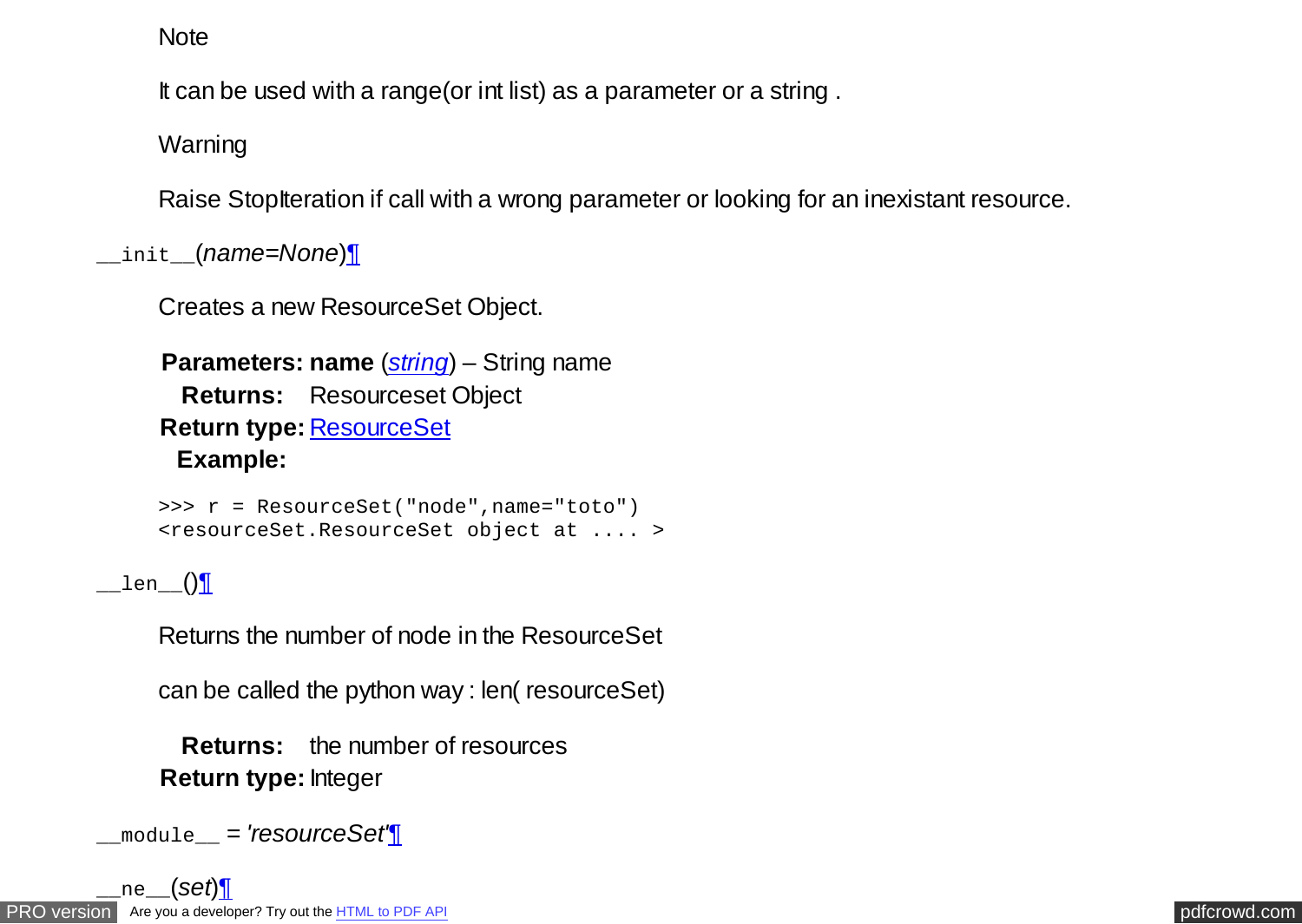test if current set are non equal with parameter

**Parameters: set** (*ResourceSet or Resource*) – **Returns:** result of the test **Return type:** boolean

**Note** 

\_\_ne\_\_(*set*[\)¶](#page-7-0)

can be call the python way with  $!=$ 

append(*resource*)¶

Add a Resource object to the ResourceSet

**Parameters: resource** – the resource or ResourceSet to add to the atributes resources of the current resourceSet

:type resource : Objet ( can be Resource or ResourceSet ) named append to stick with the usel python function

## $\text{copy}()$

Creates a copy of the ResourceSet Object :return: Resourceset Object :rtype: ResourceSet

delete(*resource*)¶

delete all resources equal to the parameters resource return None if it has failed to found one

**Parameters: resource** (*ResourceSet or Resource*) – the resource which have to be deleted **Returns:** the last resource deleted or None if none found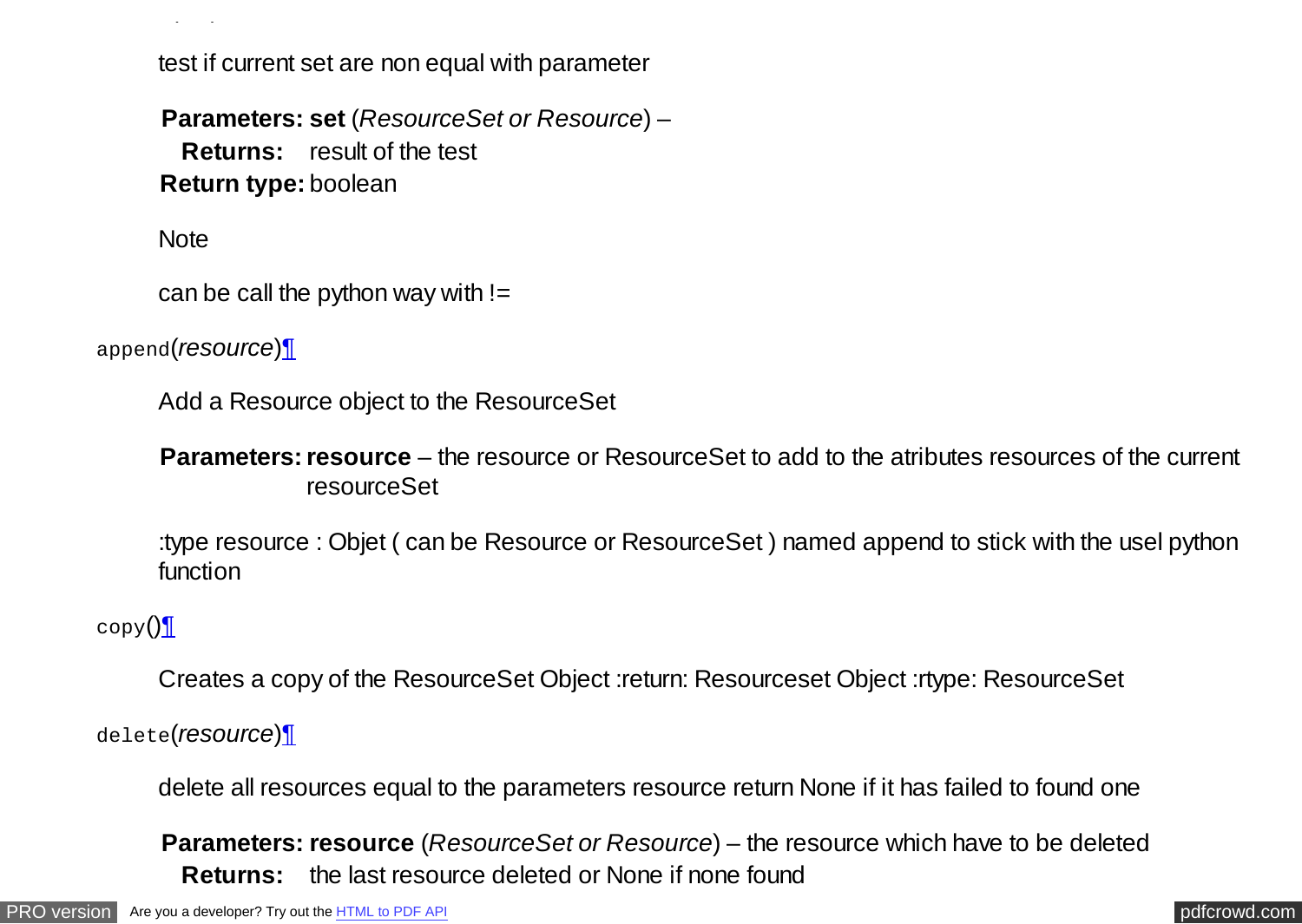## **Return type:** [Resource](#page-0-0)

delete\_first(*resource*)¶

delete the first resource equal to the parameters resource return None if it has failed to found the resource

**Parameters: resource** (*ResourceSet or Resource*) – the resource which have to be deleted **Returns:** the resource or None if none found **Return type:** [Resource](#page-0-0)

delete\_first\_if(*block=None*)¶

delete the first resource which return True with the given function in the block parameter return None if it has failed to found the resource

**Parameters: block** (*callable object*) – function or lambda function which take a resource in parameter and return Boolean

- **Returns:** the resource or None if none found
- **Return [Resource](#page-0-0)**
- **type:**

delete\_if(*block=None*)¶

delete all resource which return True with the given function in the block parameter return None if it has failed to found the resource

**Parameters: block** (*callable object*) – function or lambda function which take a resource in parameter and return Boolean

**Returns:** the last resource or None if none found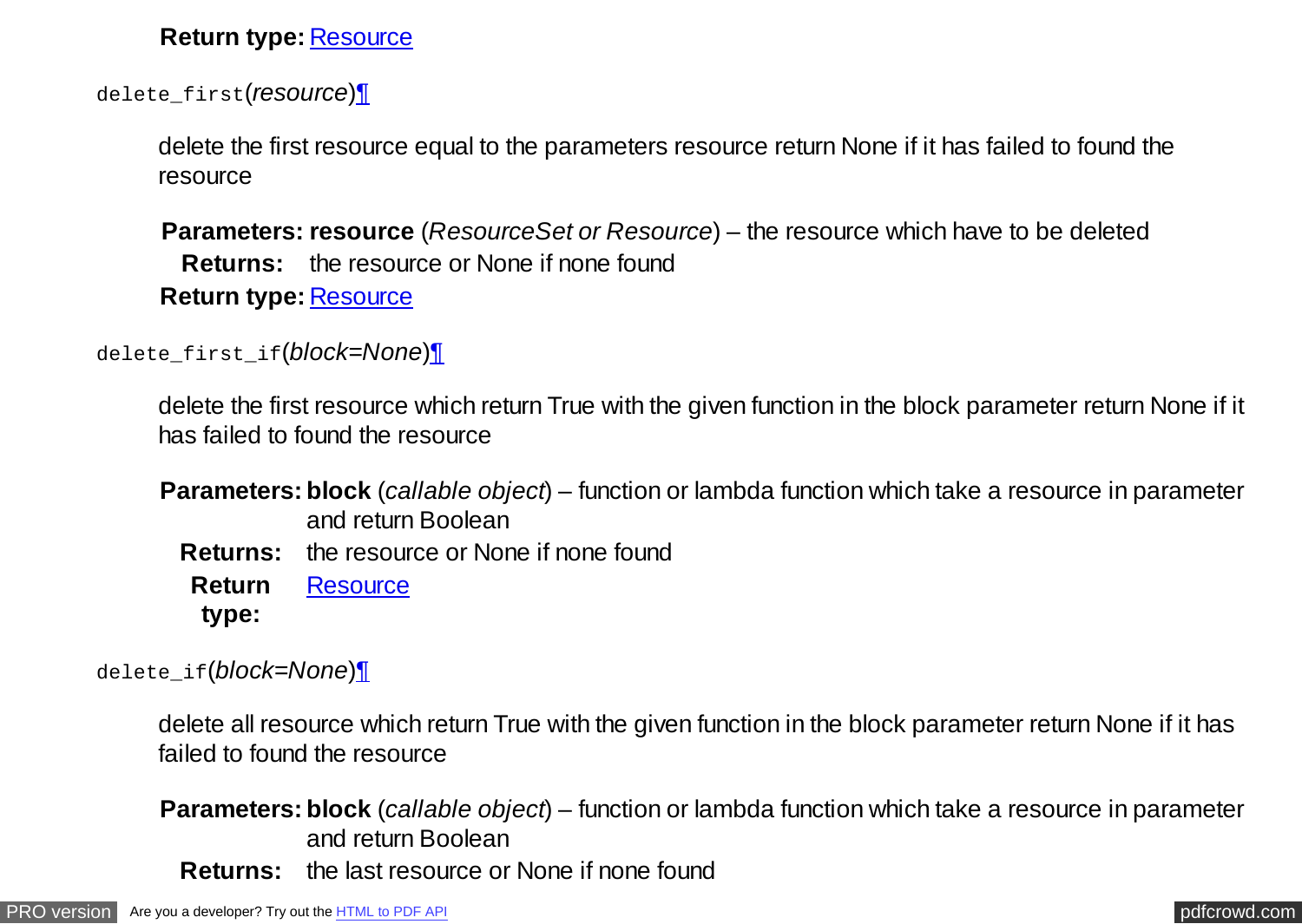#### **Return type: [Resource](#page-0-0)**

## each(*type=None*, *block=None*)¶

Browse the resourceSet .

This goes until the size of the ResourceSet.

## **Parameters:**

- **type** (*[string](https://docs.python.org/library/string.html#module-string)*) the type of the object could be either "node" or "Resource set"
- **block** (*callable object*) function or lambda function which will be call on every resource

**Note** 

this kind of resource browsing stick more with ruby functionnality than python one because Bloc are limited in python prefer a "for resource in ResourceSetIterator(self, "node") " to browse every node

each\_slice(*type=None*, *slice\_step=1*, *block=None*)¶

Creates groups of increasing size based on the slice\_step paramater. This goes until the size of the ResourceSet.

## **Parameters:**

- **type** (*[string](https://docs.python.org/library/string.html#module-string)*) the type of the object could be either "node" or "Resource set"
- **slice\_step** (*int or function*) int or function or lambda function which explicit the way how resources are browsed
- **block** (*callable object*) function or lambda function which will be call on every resource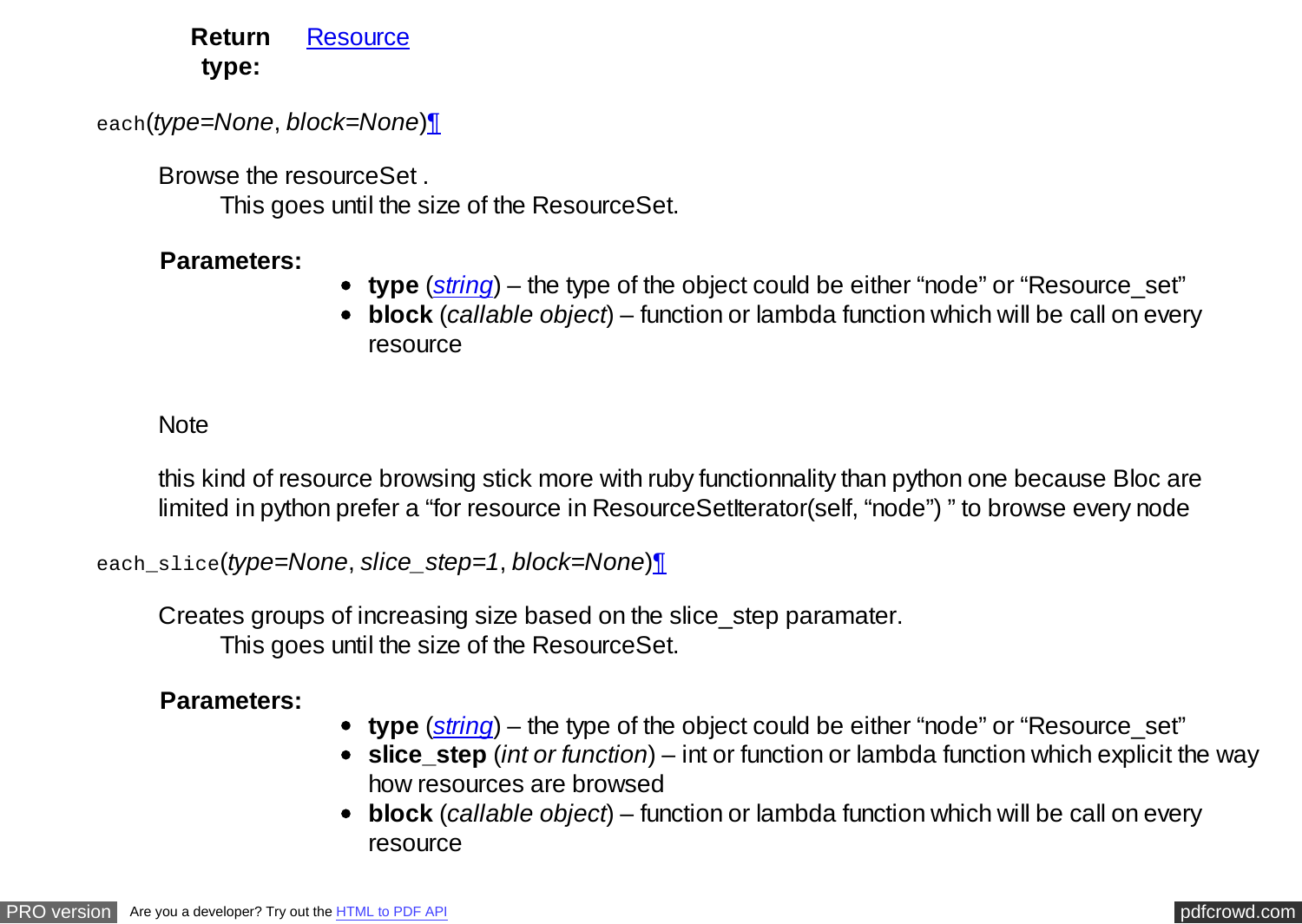this kind of resource browsing stick more with ruby functionnality than python one because Bloc are limited in python

each\_slice\_array(*slices=1*, *block=None*)¶

each\_slice\_double(*type=None*, *block=None*)¶

Browse the resourceSet two per two . This goes until the size of the ResourceSet.

#### **Parameters:**

- **type** (*[string](https://docs.python.org/library/string.html#module-string)*) the type of the object could be either "node" or "Resource set"
- **block** (*callable object*) function or lambda function which will be call on every resource

#### **Note**

this kind of resource browsing stick more with ruby functionnality than python one because Bloc are limited in python

each\_slice\_power2(*type=None*, *block=None*)¶

Browse the resourceSet exponentialy . This goes until the size of the ResourceSet.

#### **Parameters:**

- **type** (*[string](https://docs.python.org/library/string.html#module-string)*) the type of the object could be either "node" or "Resource\_set"
- **block** (*callable object*) function or lambda function which will be call on every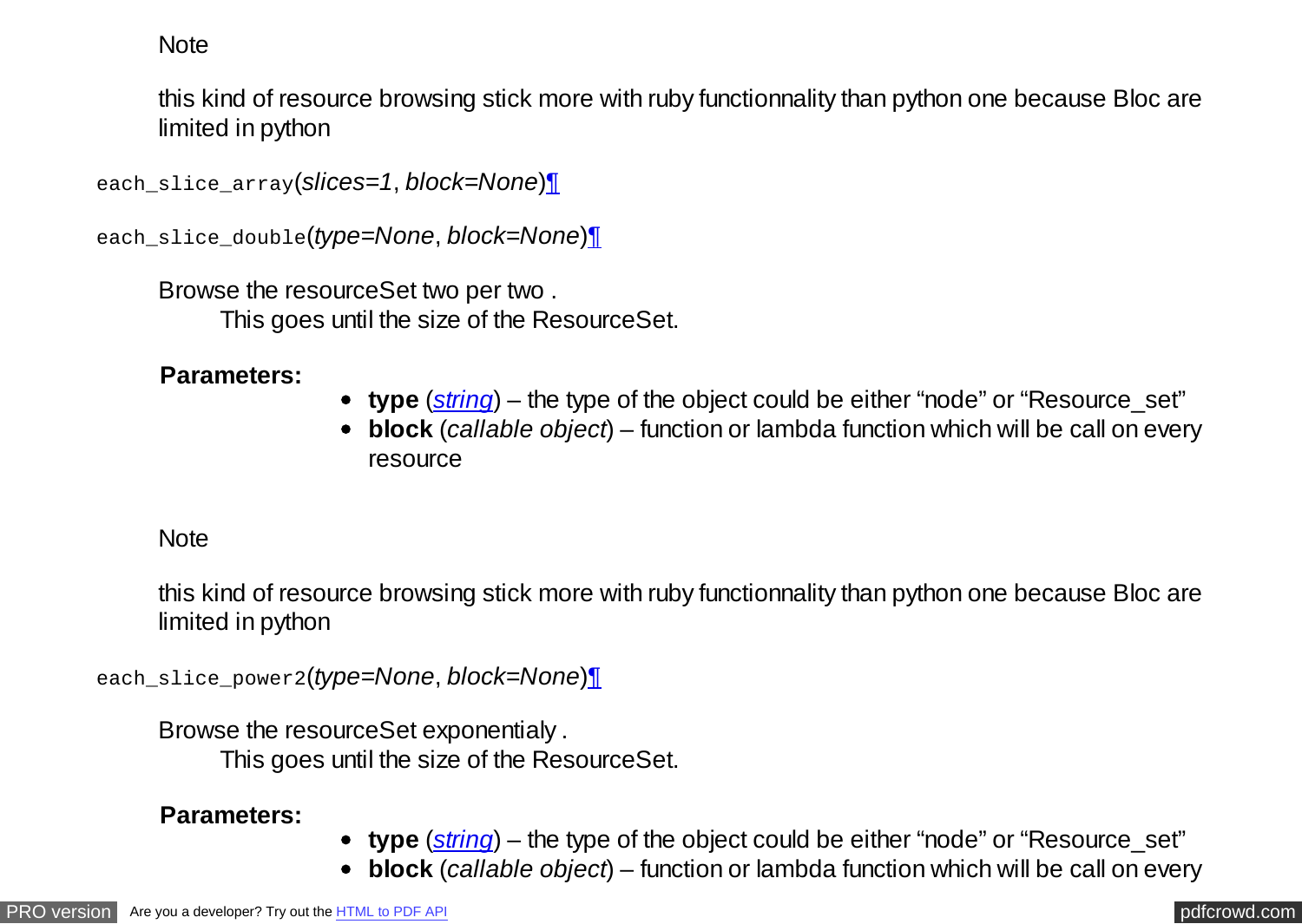this kind of resource browsing stick more with ruby functionnality than python one because Bloc are limited in python

eql(*set*)¶

Equality between to resoruce sets.

**Parameters: set** (*ResourceSet or Resource*) – **Returns:** result of the test **Return type:** boolean

first(*type=None*)¶

Return the first element which is an object of the Resource Class

**Parameters: type** (*[string](https://docs.python.org/library/string.html#module-string)*) – the type of the object could be "node" or "Resource set" **Returns: Return type:** [Resource](#page-0-0)

flatten(*type=None*)¶

Puts all the resource hierarchy into one ResourceSet.

**Parameters: type** (*[string](https://docs.python.org/library/string.html#module-string)*) – the type of the object could be either "node" or "Resource set" **Returns:** the ResourceSet with all resource faltened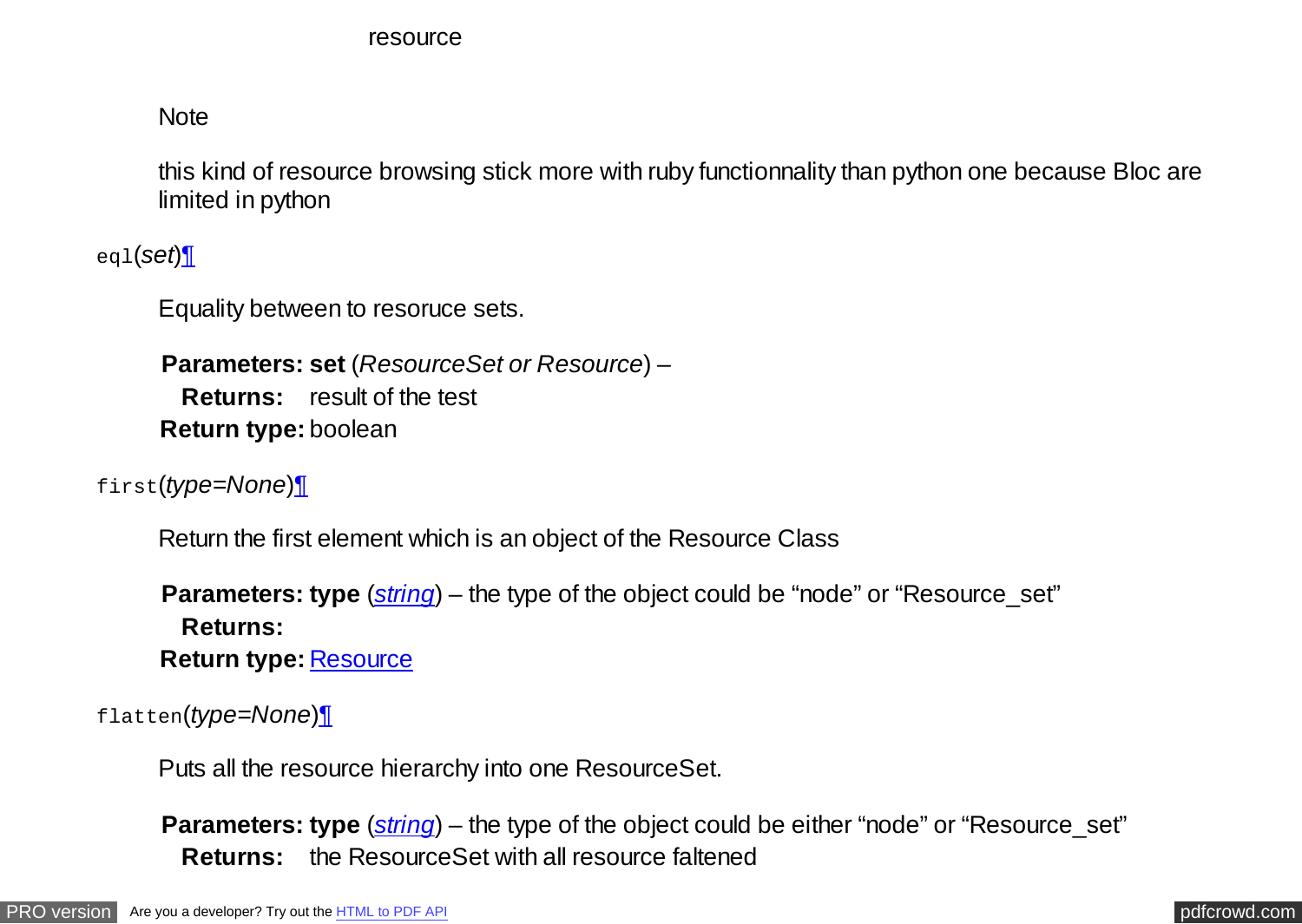## **Return type:** [ResourceSet](#page-5-0)

flatten\_not(*type=None*)¶

flatten the current resourceSet

**Parameters: type** (*[string](https://docs.python.org/library/string.html#module-string)*) – the type of the object could be either "node" or "Resource set"

See also

flatten

hosts()¶

try to convert the resourceSet as a list of execo host use the properties : gateway, user, keyfile and port default gateway is localhost.

**Returns:** a list of execo Host **Return type:** list of execo.Host

make\_taktuk\_command(*cmd*)¶

Creates the taktuk command

Creates the taktuk command to execute on the ResourceSet It takes into account if the resources are grouped under different gatways in order to perform this execution more efficiently.

..todo:: verify this function

select(*type=None*, *props=None*, *block=None*)¶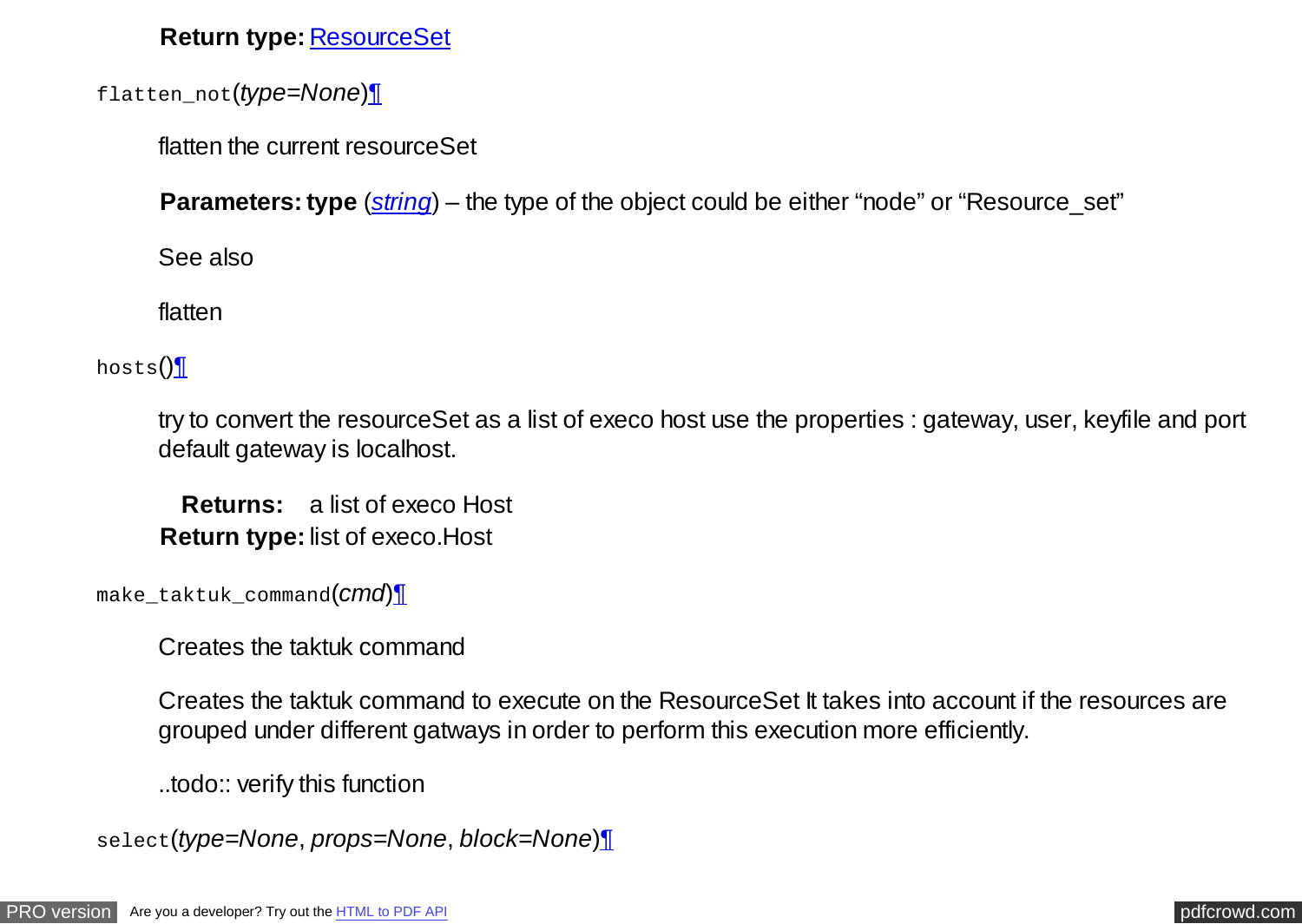select every resource of the given type which correspond to the props or the block ( see warnings ) and wrap it in a ResourceSet

## **Parameters:**

- **type** (*[string](https://docs.python.org/library/string.html#module-string)*) the type of the object could be "node" or "Resource set"
- **props** (*[dict](https://docs.python.org/library/stdtypes.html#dict)*) props which the ressource should correspond to
- **block** (*function or lambda function which return boolean*) function or lambda function which return boolean

## **Returns:**

return a ResourceSet with all the resources which are selected

## **Return**

type: [Resource](#page-0-0)

## **Example:**

```
>>> r2 = r.setlect('node', block = (lambda x : x.name() == 'tutu'))>>> r1 = r.select('node',({'name': 'tutu'}))
r1 = r2
```
See also

correspond

**Warning** 

if both parameters props and block are given only props will be treated

select\_resource(*props*)¶

Return the first element which correspond to the properties given in parameters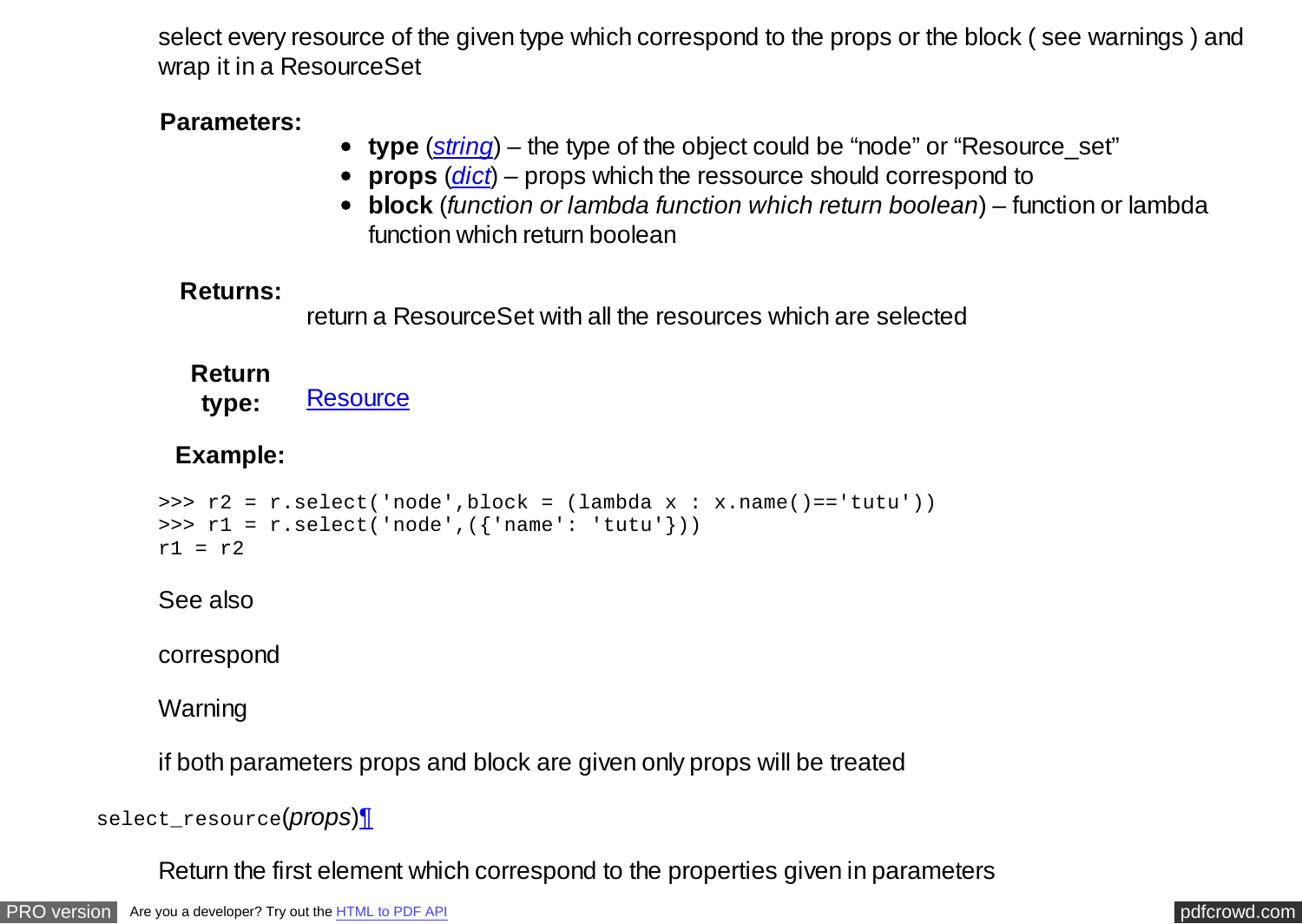**Parameters: props** (*[string](https://docs.python.org/library/string.html#module-string)*) – props which the ressource should correspond to **Returns:** return the selected Resource Object **Return type:** [Resource](#page-0-0)

to\_resource()¶

Returns a resouce or an array of resources.

**Returns:** a resource or array of resources **Return type:** [Resource](#page-0-0)

uniq $()$  $\P$ 

Returns a ResourceSet with unique elements.

**Returns:** ResourceSet with unique elements **Return type:** [ResourceSet](#page-5-0)

uniq\_aux $()$ 

Returns same ResourceSet with unique elements.

**Returns:** same ResourceSet with unique elements **Return type:** [ResourceSet](#page-5-0)

*class* resourceSet.ResourceSetIterator(*resource\_set*, *type=None*)¶

Bases: [object](https://docs.python.org/library/functions.html#object)

Class ResourceSet heret from Resource

[PRO version](http://pdfcrowd.com/customize/) Are you a developer? Try out th[e HTML to PDF API](http://pdfcrowd.com/html-to-pdf-api/?ref=pdf) pdf crowd.com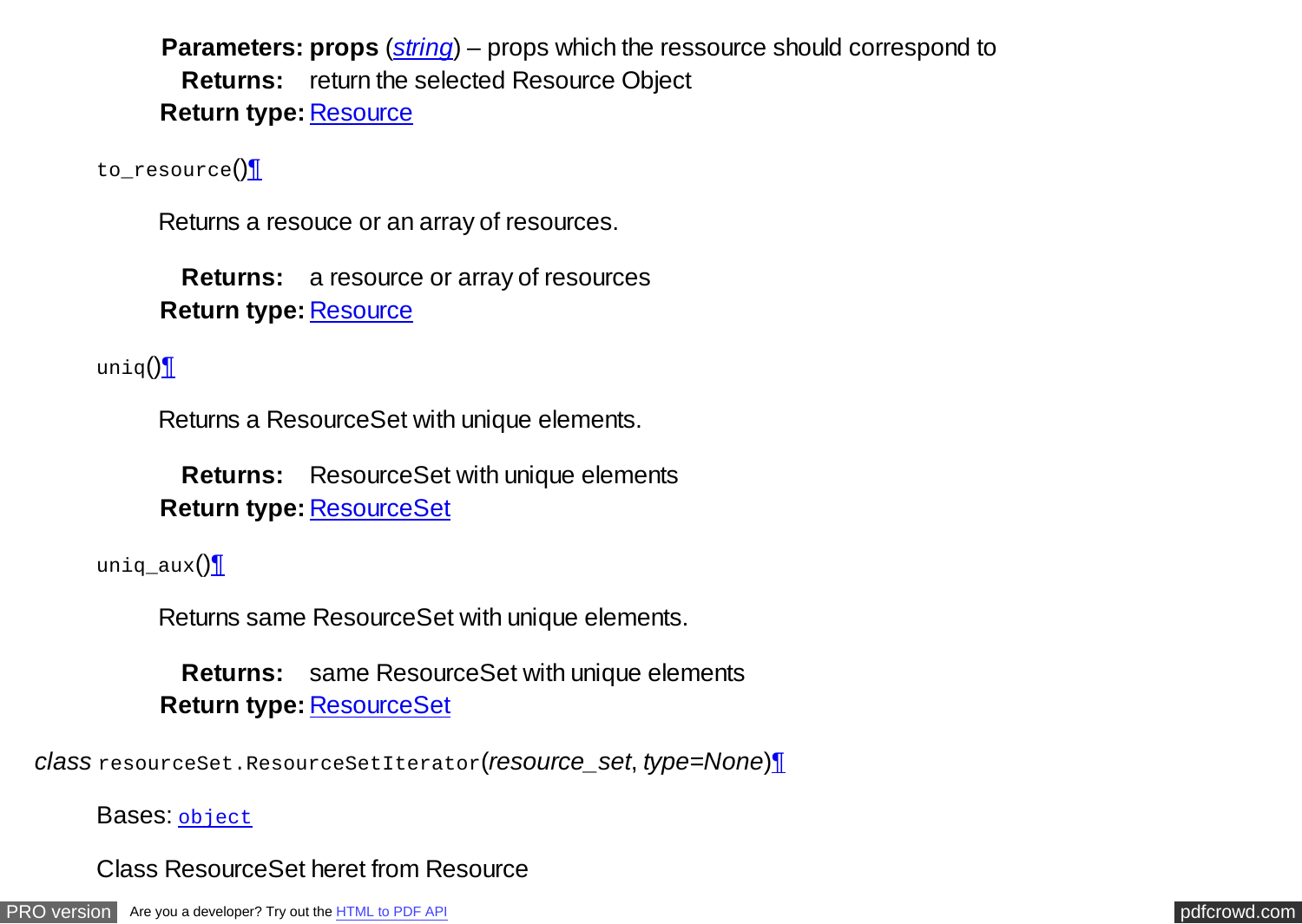it will look in every resourceSet contained in the initial resourceSet usefull to make a resourceSet iterable see example

Attributes:

current : index for the '(<current element iterator : a resourceSet element to browset element from a sub resourceSet resource\_set: initial resoureSet type : type of the init resourceSet

## **Example:**

```
>>> from resourceSet import *
>>> resource set = parser xml("resourceSet.xml")
>>> for i in ResourceSetIterator(resource set :
>>> print i
node1
node2
node3
node4
```
\_\_init\_\_(*resource\_set*, *type=None*)¶

Creates a new Resource Object.

#### **Parameters:**

- **resource** set (*[dict](https://docs.python.org/library/stdtypes.html#dict)*) resourceset on which the iterator will be created
- **typ** (*[string](https://docs.python.org/library/string.html#module-string)*) the type of the object could be "node" or "Resource set"

#### **Returns:**

Resource Object

**Return type: [Resource](#page-0-0)**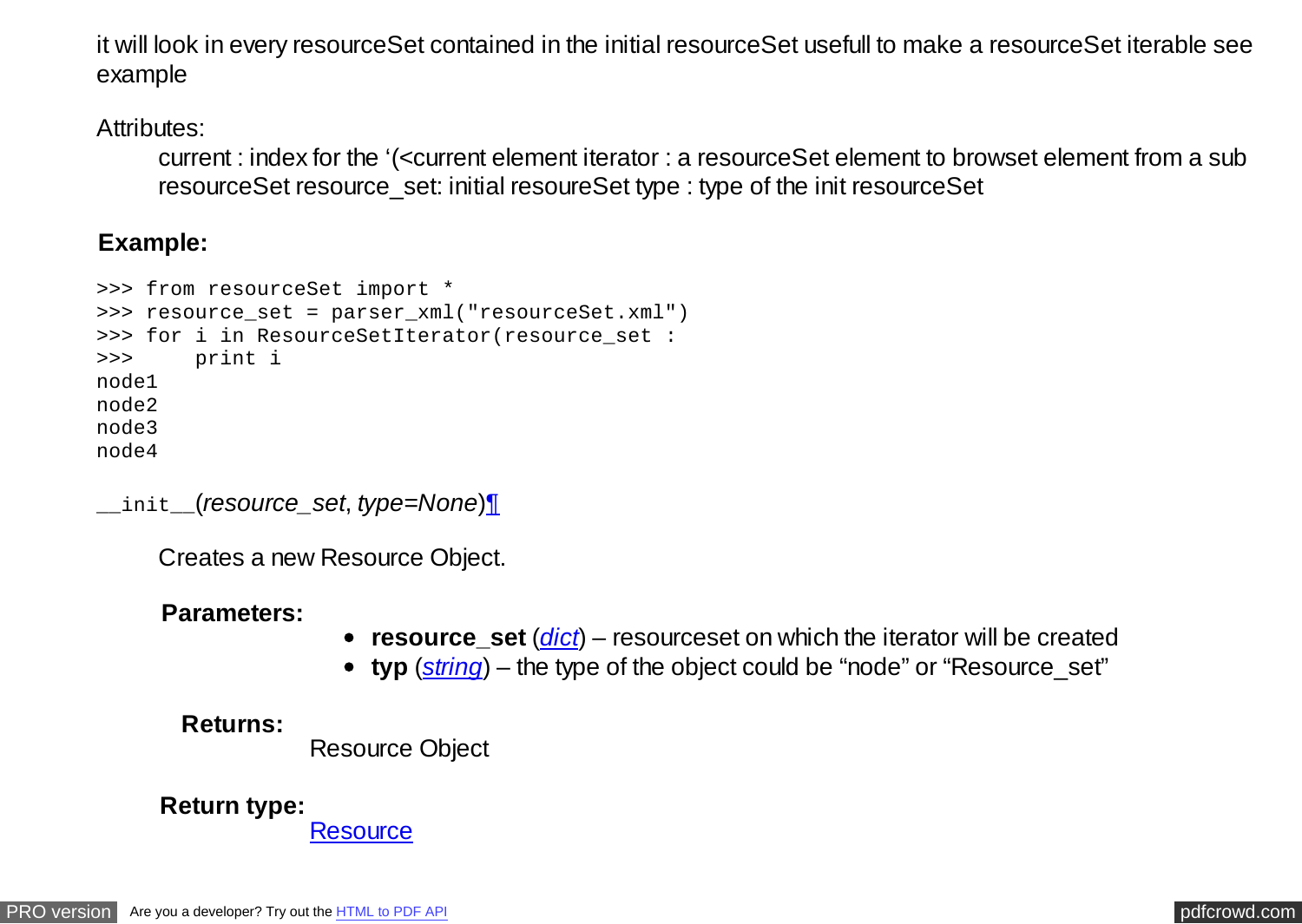if no type are given it will give every kind of object contained

 $\_$ iter $\_$ () $\rm{I}$ 

method to make ResourceSetIterator iterable

\_\_module\_\_ *= 'resourceSet'*¶

next()¶

place the index current on the next element and return it

**Returns:** the next resource **Return type:** resource of the same type as the attributes type **Example:**

it = ResouceSetIterator(resource\_set,"node") try : it.next() except StopIteration : ...

Warning

Raise a Stopiteration at the end

resource()¶

Give the current resource

**Returns:** the current resource **Return type:** resource of the same type as the attributes type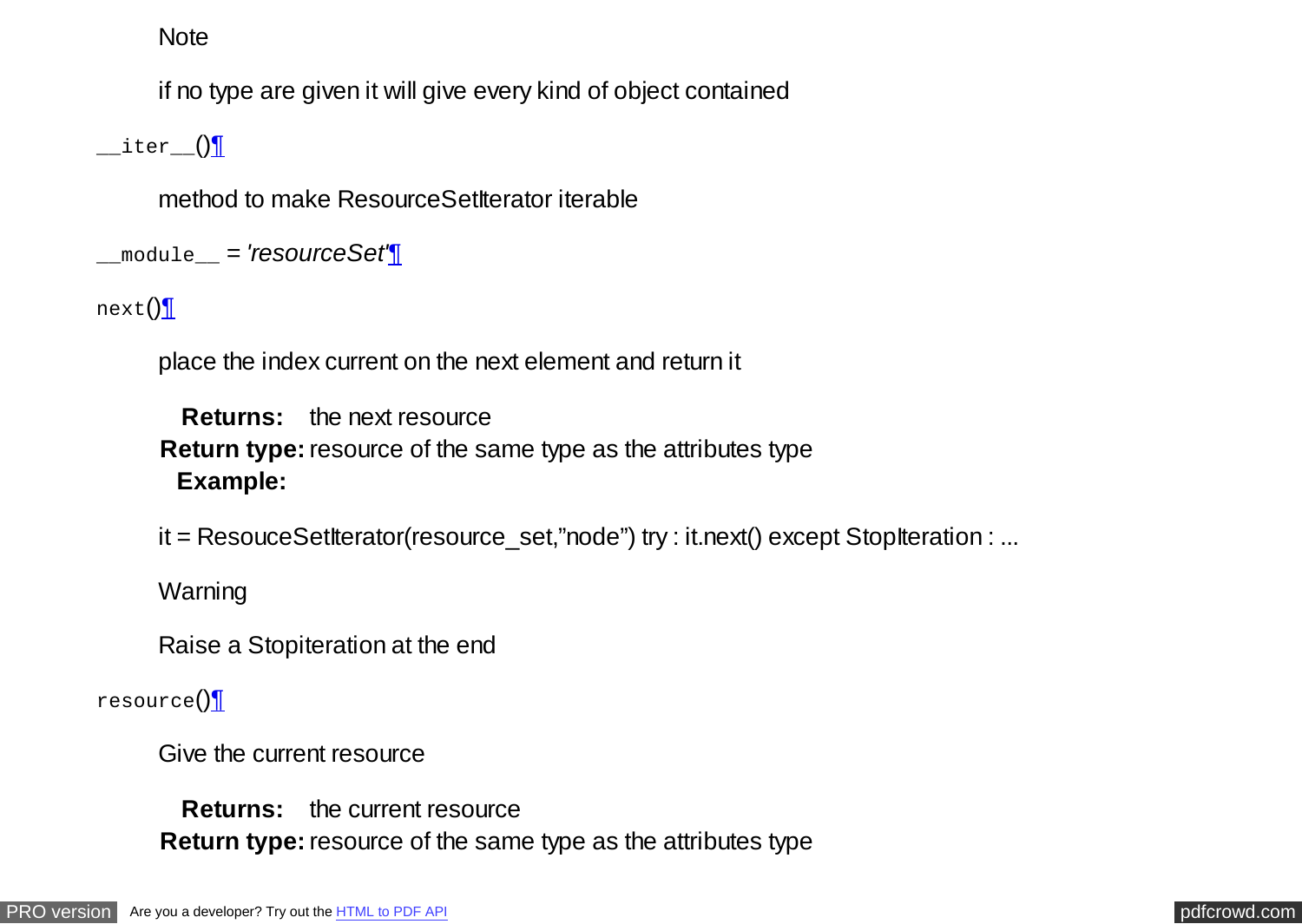resourceSet.Rs\_toxml(*rs*)¶

function for parsing node into a xml

**Parameters: r** (*[ResourceSet](#page-5-0)*) – ResourceSet **Returns:** a node from Element tree **Return type:** Element tree

```
resourceSet.parser_xml(path)¶
```
function to creat a ResrouceSet from an xml file

**Parameters: path** (*[string](https://docs.python.org/library/string.html#module-string)*) – the path of the xml file **Returns:** the ResourceSet created **Return type:** [ResourceSet](#page-5-0) **Example:**

```
>>> parser_xml('xml/rs1.xml')
  <resourceSet.Resource object at .... >
```
resourceSet.prettify(*elem*)¶

Return a pretty-printed XML string for the Element. function taken from the site : <https://pymotw.com/2/xml/etree/ElementTree/create.html>

resourceSet.res\_from\_xml(*tree*)¶

function for xml parsing which return a Resource

**Parameters: tree** (*ElementTree*) – tree created with element tree **Returns:** Resource creatinf

[PRO version](http://pdfcrowd.com/customize/) Are you a developer? Try out th[e HTML to PDF API](http://pdfcrowd.com/html-to-pdf-api/?ref=pdf) provided and the example of the HTML to PDF API [pdfcrowd.com](http://pdfcrowd.com)